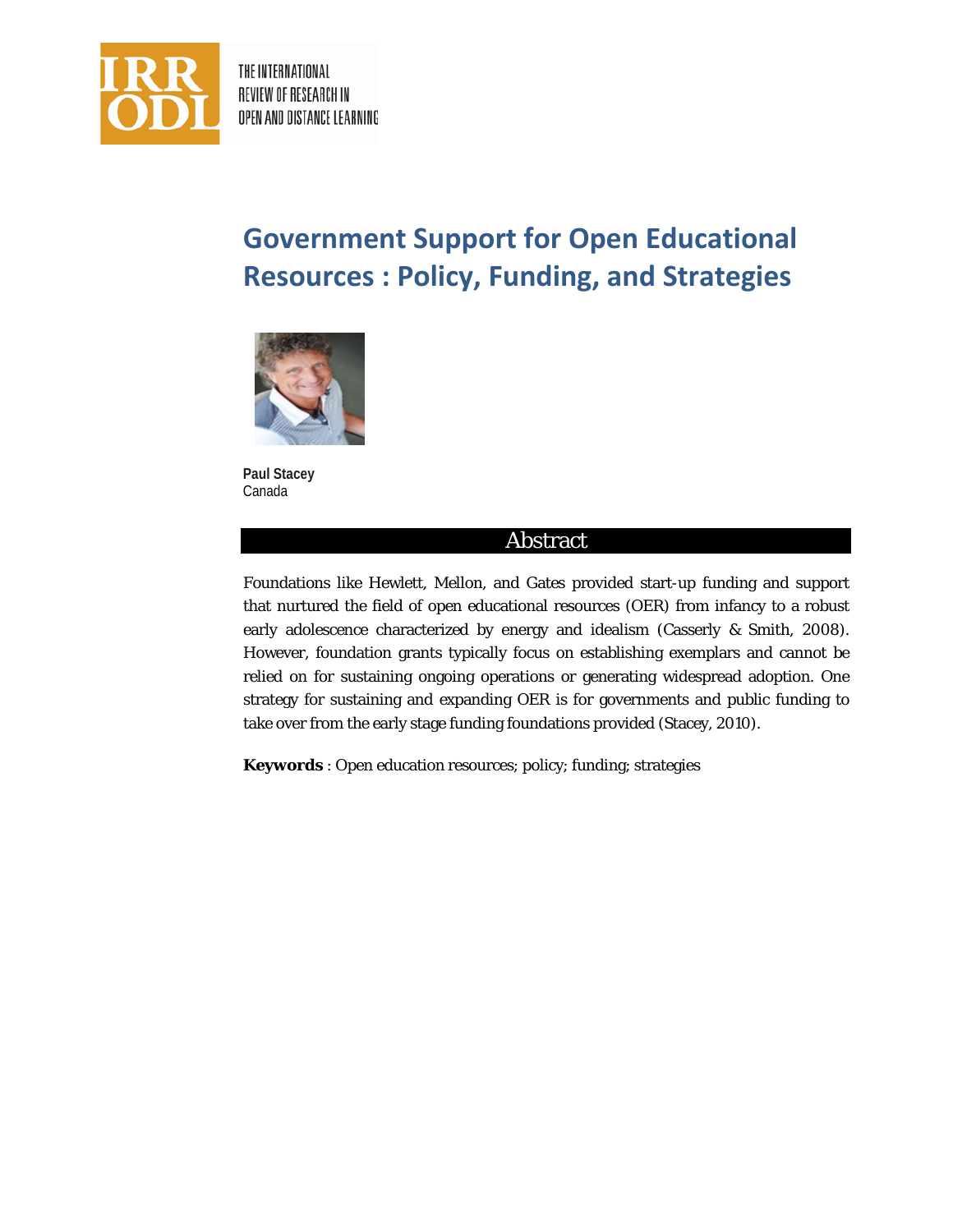### Introduction

There is a growing awareness of the potential role government and public funds can play in the OER field. The UNESCO-COL *Guidelines for Open Educational Resources* (OER) *in Higher Education* provide a set of guidelines to support governments, teaching staff, higher education institutions/providers, and quality assurance/accreditation and recognition bodies.

The guidelines for government include the following:

- a. support the use of OER through the revision of policy regulating higher education,
- b. contribute to raising awareness of key OER issues,
- c. review national ICT/connectivity strategies for higher education,
- d. consider adapting open licensing frameworks,
- e. consider adopting open format standards,
- f. support institutional investments in curriculum design,
- g. support the sustainable production and sharing of learning materials,
- h. collaborate to find effective ways to harness OER. (Daniel, 2011)

This set of guidelines is complementary to and more tightly focused on government than the 2007 Cape Town Declaration. The Cape Town Declaration is a statement of principle, strategy, and commitment meant to spark dialogue, inspire action, and help the open education movement grow. The full declaration describes OER as a global revolution in teaching and learning with educators worldwide developing a vast pool of educational resources on the Internet, open and free for all to use. The declaration defines three strategies:

- 1. encourage educators and learners to actively participate in the emerging open education movement;
- 2. call on educators, authors, publishers and institutions to release their resources openly;
- 3. encourage governments, school boards, colleges and universities to make open education a high priority. (Shuttleworth, 2007)

The declaration invites all individuals and institutions to join in signing the Cape Town Open Education Declaration, and, in doing so, to commit to pursuing the three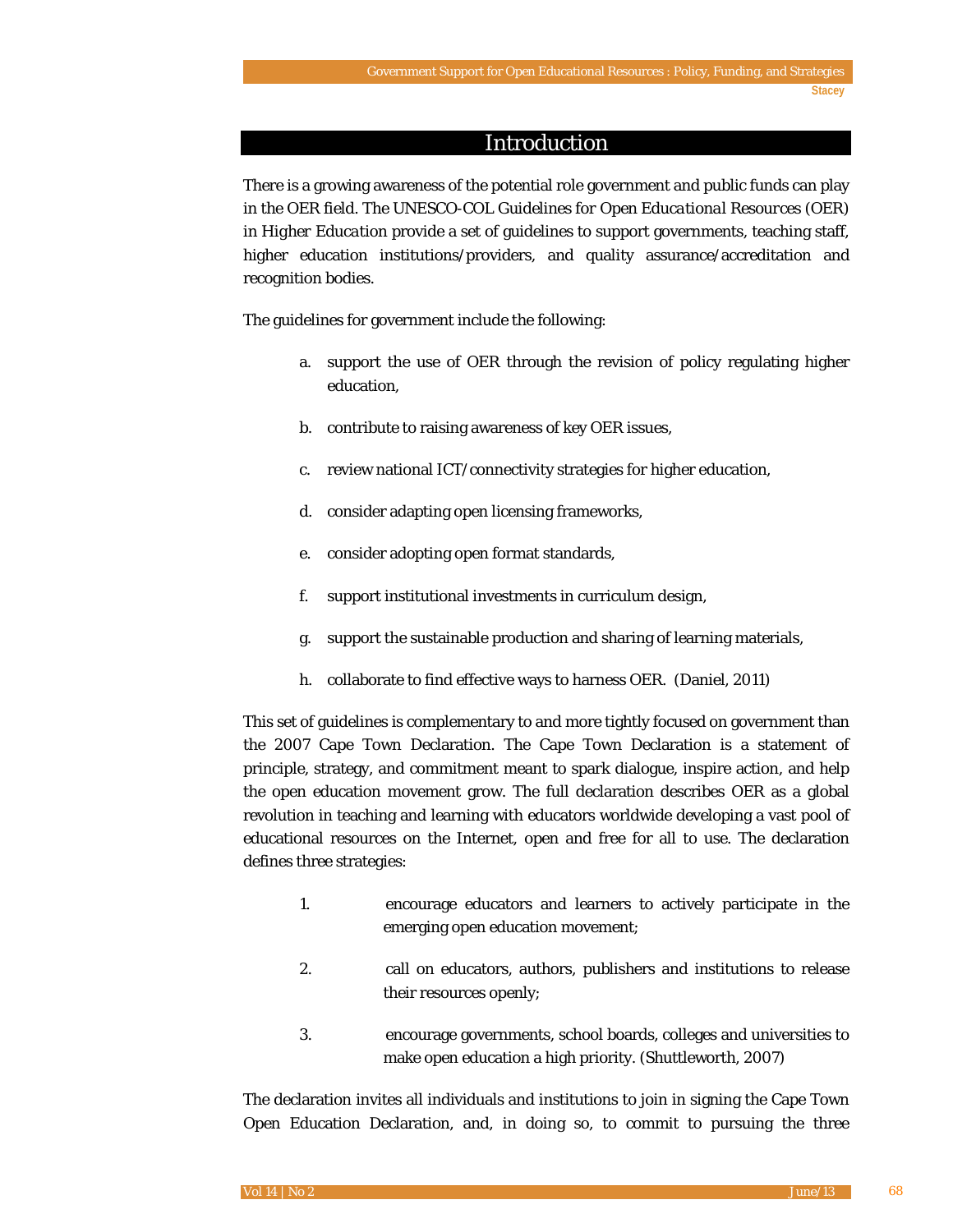strategies listed above. As of October 30, 2011, 2,283 individuals and 242 organizations had added their names to the declaration.

# **Policy**

OER will flourish when bottom-up grassroots OER development takes place in an environment supported top-down by policy. Government support for OER can happen at the policy and guidelines level without any additional funding. The UNESCO-COL guidelines identify several zero sum strategies. Revision of policy and the adoption of open licensing frameworks are two areas that have early adoption.

In parallel with the emergence of OER there is growing government interest in making resources produced through tax dollars publicly accessible. Whether it be the UK national government or the author's own provincial government of British Columbia (BC) open government initiatives are using policy and legal frameworks to open up access to publicly held information, promoting transparency and enabling wider economic and social gain. Initially, these efforts have been focused on openly releasing data to promote creative and innovative activities, which will deliver social and economic benefits; make government more transparent and open in its activities, ensuring that the public are better informed about the work of the government and the public sector; and enable more civic and democratic engagement through social enterprise and voluntary and community activities (UK Government, 2011) (BC Government, 2011).

Release of open data is being done by open government licenses. While initially focused on data sets, these efforts to make government more open and transparent have potential applicability to education. The rationale being used to support open data equally applies to education, and all governments could establish policy that requires public funds for education to result in education resources openly accessible to the public. Some governments have provided funding for development of educational resources under agreements that have the IP and copyright for those resources resting with the government. Governments could easily convert all these legacy educational resources to OER by simply using an open license.

One example of a government going a step further is the New Zealand Government's Open Access and Licensing framework (NZGOAL) which focuses not just on data sets but on the vast quantities of copyright works, research reports, statistics, photographic images, educational resources, and archive film produced through State Services agencies. New Zealand changed the policy to standardize the licensing of government copyright works for reuse using Creative Commons licenses (New Zealand Government, 2010). From the perspective of schools, the copyright of all teaching materials produced by educators vests with the Board of Trustees. NZGOAL encourages boards of trustees to use the least restrictive of licenses with Creative Commons Attribution as the default.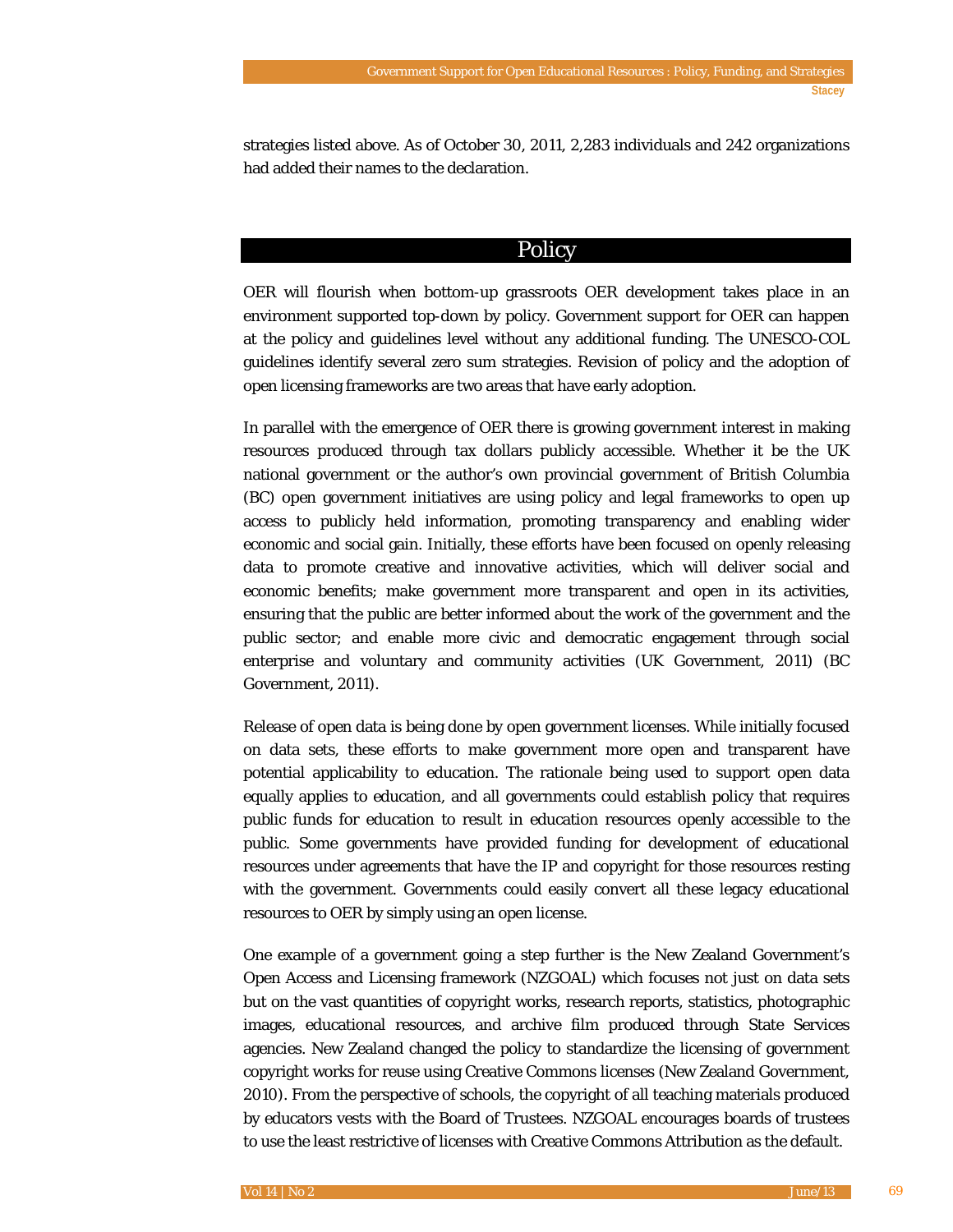Policy requiring open licensing of education resources can also be implemented at the city or institutional level. The city of Sao Paulo in Brazil has decreed that all educational resources paid for by the city need to be OER licensed using a Creative Commons license (CC-BY-NC-SA) (Sao Paulo, 2011).

At the policy level there is growing interest in seeing tax dollars used to create education materials that are openly licensed for public use. The default policy should be open not closed, collaborative not proprietary, and accessible not restricted (Carlyle, 2011).

Education demand far exceeds supply and all public governments are seeking ways to provide more and better education for more people. The biggest potential for immediate gain is to adopt a policy that publicly funded education materials be openly licensed and available to the public that funded them. Publicly funded educational resources would become open educational resources by default. OER would become outputs of normal every day work. This policy could apply not just to new educational resources, but to legacy resources where copyright and intellectual property is held by the government.

While many governments are still considering guidelines, others are already taking an active role and have launched publicly funded OER initiatives. This paper examines three publicly funded OER initiatives already underway in three different countries. The strategies and tactics of these OER case studies show how some public funders have pioneered government support and funding for OER programs. These early government OER examples provide an interesting baseline of activity to compare against the UNESCO-COL OER guidelines. By making existing publicly funded OER strategies and practices more visible it becomes easier to see how these guidelines translate into practice which in turn supports other public funders in designing and launching their own OER initiatives.

The three government funded OER initiatives explored in this paper are

- 1. Canada, BCcampus Online Program Development Fund;
- 2. United Kingdom, Joint Information Systems Committee (JISC) and the Higher Education Academy (Academy) Open Educational Resources Program;
- 3. United States, Department of Labor Trade Adjustment Assistance Community College and Career Training Grants Program (TAACCCT).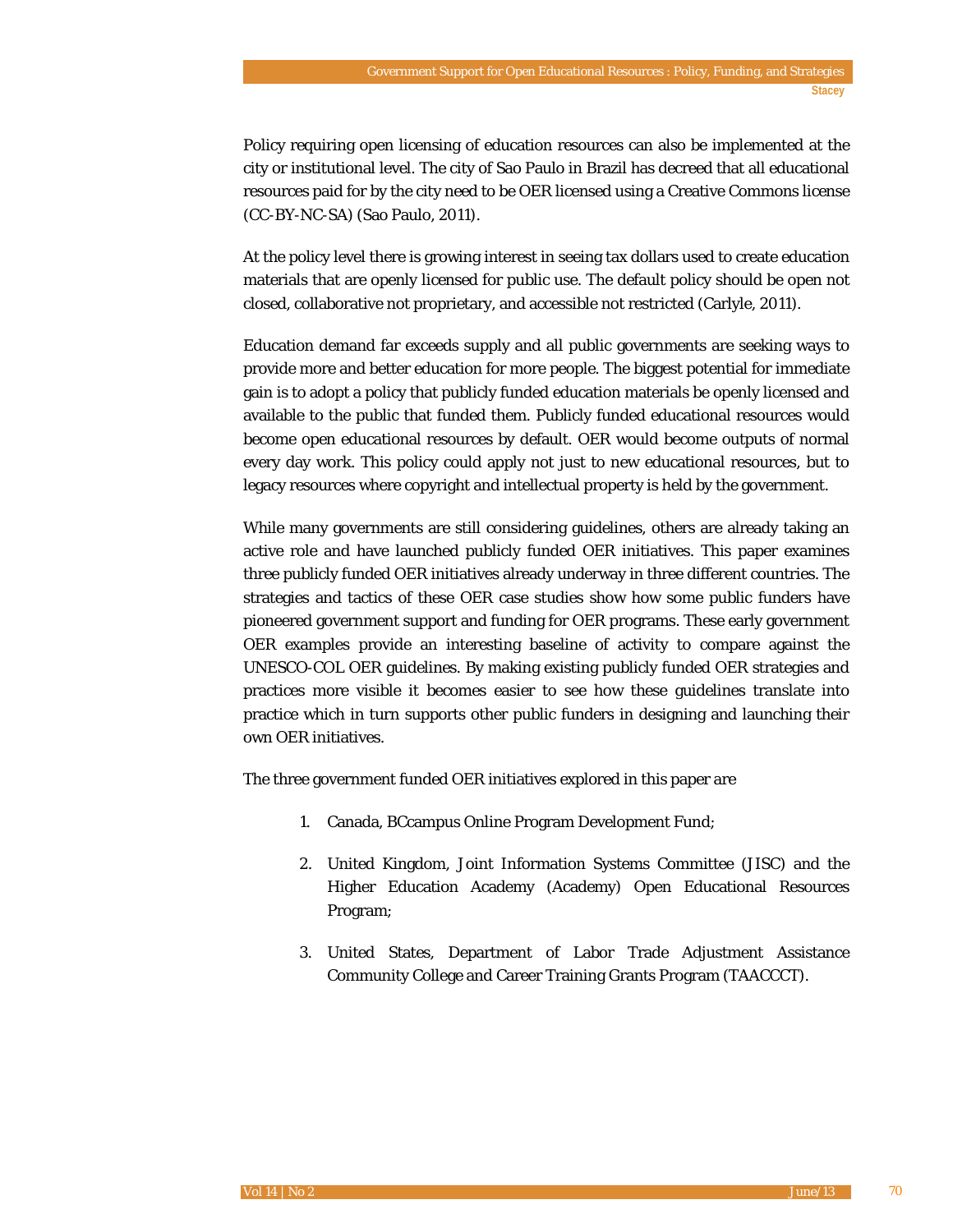#### Funding

In parallel with adoption of guidelines and revision of policies most public funders are providing OER incentive funding.

The BCcampus OER program is being funded by the British Columbia provincial government's Ministry of Advanced Education. It has been deployed as an annual Online Program Development Fund call for proposals issued to BC's public postsecondary institutions. To date there have been eight annual rounds, 2003-2010, totaling \$9 million dollars.

The JISC OER program is being funded by The Higher Education Funding Council for England (HEFCE). The Higher Education Funding Council for England (HEFCE) distributes public money to universities and colleges in England that provide higher education. Most of this goes to the 130 universities and higher education colleges in England. There have been three phases of the JISC OER program : Phase one (2009- 2010) £5.7m, Phase two (2010-2011) £5m, and Phase three (2011-2012) £2.8m totaling £13.5m or roughly \$21 million US dollars. Funding in each of these phases has been made available via a "call for projects" issued to institutions.

One of the interesting things about the Trade Adjustment Assistance Community College and Career Training (TAACCCT) Grants Program is that it is being initiated out of the US Department of Labor as opposed to the education ministry as in the other two examples. The first round of TAACCCT grants made available and awarded in 2011 totals \$500 million but a total of \$2 billion over four years has been committed. Funds are being made available through a Notice of Availability of Funds and Solicitation for Grant Applications announcement targeted to eligible institutions of higher education in the 50 states, the District of Columbia, and Puerto Rico.

The dollars invested in OER through these three publicly funded initiatives varies from \$9 million to \$2 billion. One way of comparing the relative magnitude of these investments to one another is to factor in size of the target population served and the duration of the investment.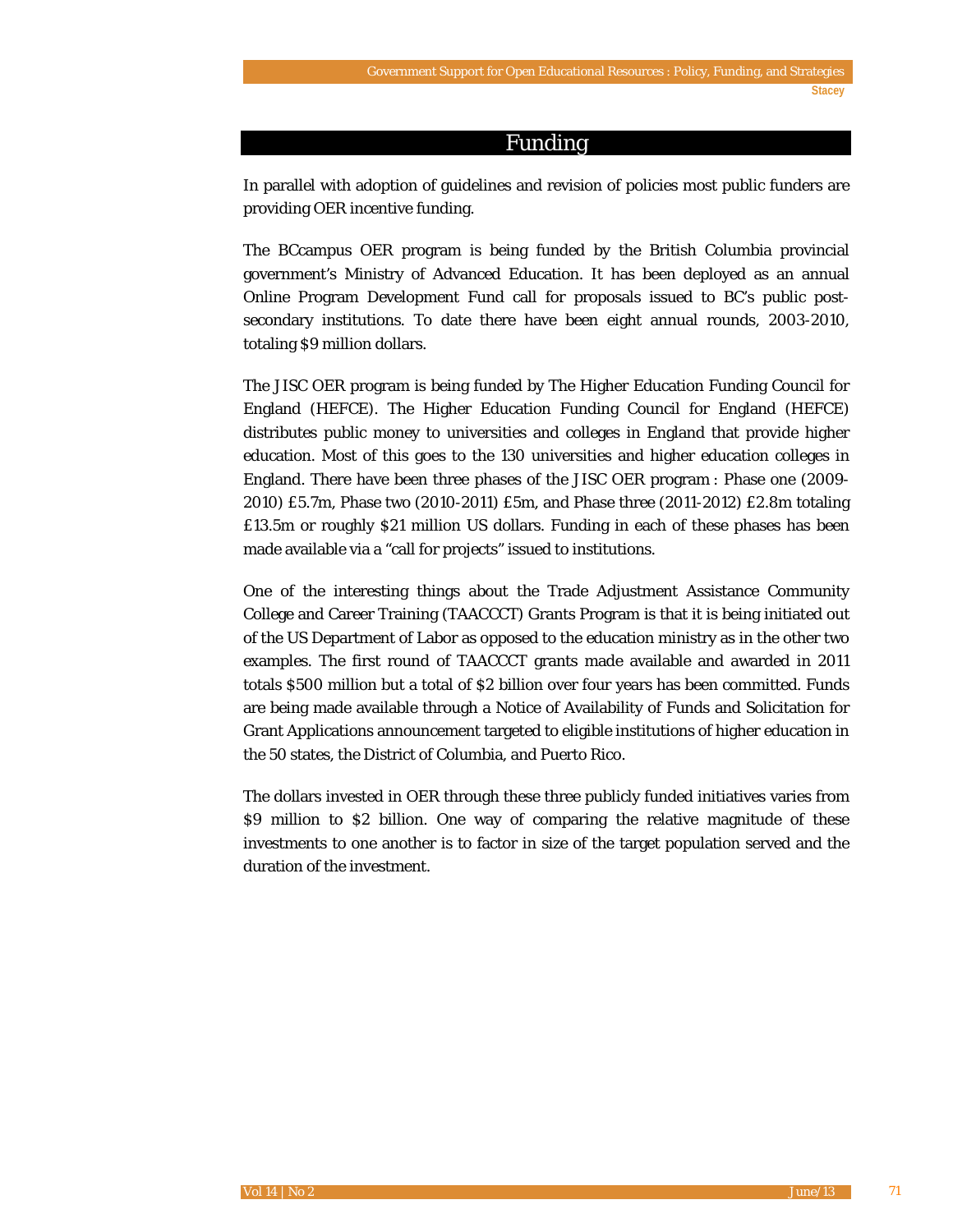### Table 1

#### *OER Funding Comparison*

| <b>OER</b>      | <b>OER</b> funding | <b>Funding</b> | <b>Number of</b> |
|-----------------|--------------------|----------------|------------------|
| initiative      | investment         | years          | years            |
| <b>BCcampus</b> | \$9,000,000        | 2003-2010      | 8                |
| <b>JISC</b>     | \$21,000,000       | 2009-2012      | 3                |
| <b>TAACCCT</b>  | \$2,000,000,000    | 2011-2014      | 4                |

|                 |                     |             |            | Per capita/  |
|-----------------|---------------------|-------------|------------|--------------|
| <b>OER</b>      |                     |             | Per capita | Per yr       |
| initiative      | <b>Jurisdiction</b> | Population  | investment | investment   |
| <b>BCcampus</b> | BC, Canada          | 4,419,974   | \$2.04     | \$0.25       |
| <b>JISC</b>     | England, UK         | 51,456,400  | \$0.41     | <b>SO.14</b> |
| <b>TAACCCT</b>  | $US \&$             | 316,085,789 | \$6.33     | \$1.58       |
|                 | <b>Puerto Rico</b>  |             |            |              |

Per Capita Investment = OER Funding Investment/Population

Per Capita/Per Year Investment = OER Funding Investment/Population/Number of Years

Population Count Sources:

British Columbia [http://en.wikipedia.org/wiki/British\\_Columbia](http://en.wikipedia.org/wiki/British_Columbia) (2009 population count)

Englan[d http://en.wikipedia.org/wiki/Demography\\_of\\_England](http://en.wikipedia.org/wiki/Demography_of_England) (2008 population count)

United States [http://en.wikipedia.org/wiki/Demographics\\_of\\_the\\_United\\_States](http://en.wikipedia.org/wiki/Demographics_of_the_United_States) (2011 population count 312,360,000)

Puerto Ric[o http://en.wikipedia.org/wiki/Puerto\\_Rico](http://en.wikipedia.org/wiki/Puerto_Rico) (2010 population count 3,725,789)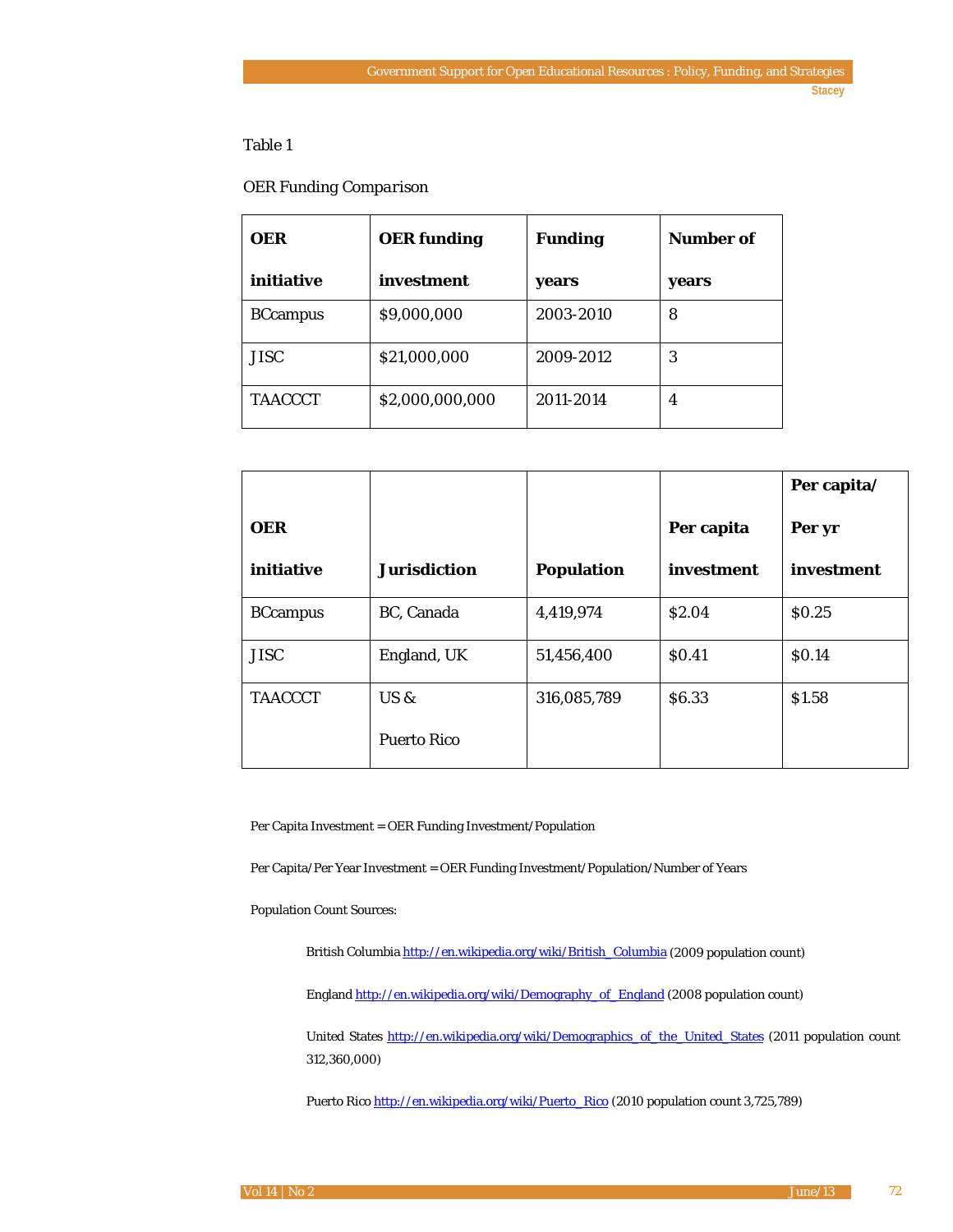The BC per person investment in OER is about five times larger than the UK investment but a third of the size of the US. The US is investing over six times more than BC and eleven times more than the UK on a per person per year basis.

Public funders must determine how to complement policy and guidelines with funding investments in OER. Other publicly funded government initiatives who, after considering the COL-UNESCO guidelines, decide to initiate OER programs should be considering investments in the range of a low of \$.14 per person/per year to a high of \$1.58 per person/per year. Whether you invest at the high end or the low end depends on the importance of your strategic goals.

This per capita/per year analysis of public funding for OER can be complemented by a deeper analysis. Additional comparisons could be done based on numbers of postsecondary students enrolled in each jurisdiction rather than total population. It's also worth looking at the actual products generated through these funds.

The BCcampus funds have been targeted exclusively to the development of OER programs, courses, and course components. The main outcomes to date are:

- 144 grants awarded (2003-2010);
- 100% participation across the post-secondary system;

83% partnerships – mostly inter-institutional but also with  $K-12$ , health authorities, not-for-profits, professional associations, e-learning companies, First Nations, foundations, amongst others;

• 47 credentials developed in whole or part via OPDF;

• 355 courses, 12 workshops, 19 Web sites/tools, and 396 course components (learning objects, labs, textbooks, manuals, videos) developed across almost all academic fields of study;

• 100% licensed for open free sharing and reuse by all post-secondary. (BCcampus OPDF, 2011)

The JISC OER program focuses not just on generating OER academic resources for use by teachers and students but on exploring a whole range of issues related to OER. A quantitative count of product outputs coming out of the JISC OER program is not readily available, but in addition to actual curricula the outputs include research reports and guidelines around

- developing, managing, and sharing OER;
- business cases and benefits;
	- guidance and support;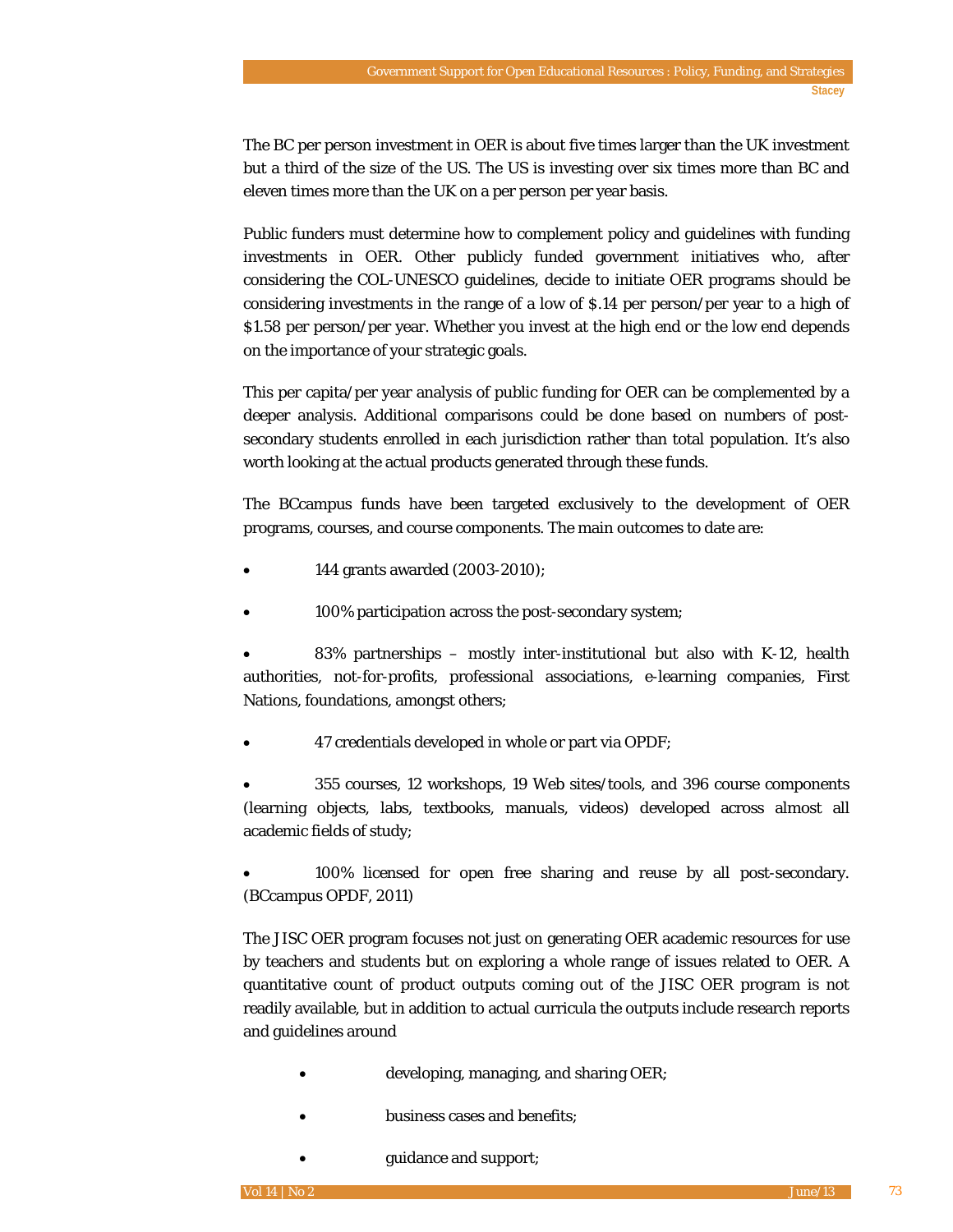- cultural issues;
- institutional issues;
- legal issues;
- technical and data management;
- quality issues;
- pedagogy and end use issues. (JISC, 2010)

The US Department of Labor TAACCCT initiative is just getting underway so there are no product outputs yet but the focus is on curricula resources not research studies.

The longest OER publicly funded initiative of these three is the one in BC, which has been underway for eight years. To date, public funding for OER development is one time only funding not built in to ongoing operational budgets. How long incentive public funding for OER should continue and what form that funding should take is a matter of government policy and action. Each of the initiatives in this paper has to show results and impact against strategic goals yearly to convince public funders that ongoing investment is worthy.

The US Department of Labor TAACCT program has met with some resistance. The House Appropriations Committee just released the draft fiscal year 2012 Labor, Health and Human Services (LHHS) funding bill. The legislation includes funding for programs within the Department of Labor, the Department of Health and Human Services, the Department of Education, and other related agencies. Included in this bill is the following provision, which would appear to strip the ability of the DOL to support any further OER investments:

> SEC. 124. None of the funds made available by this Act for the Department of Labor may be used to develop new courses, modules, learning materials, or projects in carrying out education or career job training grant programs unless the Secretary of Labor certifies, after a comprehensive market-based analysis, that such courses, modules, learning materials, or projects are not otherwise available for purchase or licensing in the marketplace or under development for students who require them to participate in such education or career job training grant programs. (US Congress, 2011)

It will be interesting to see whether this language remains in the bill as it moves through subcommittee to full committee for approval.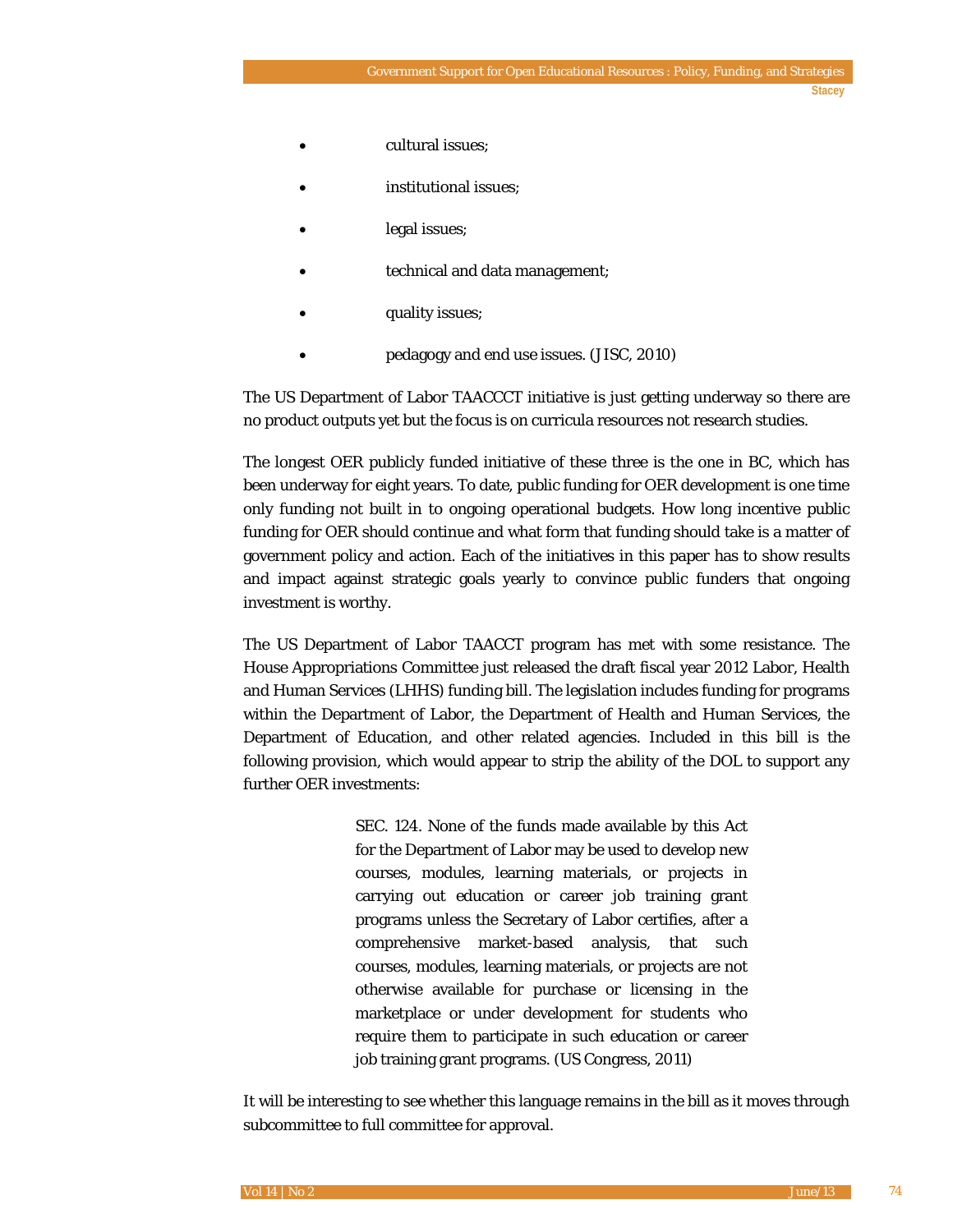The language in this bill asserts that government funding should not be made in areas where there is an established industry with product already existing for purchase or already under development. While this may bolster the traditional publishing industry's position it does so at the expense of the entire public and sacrifices the goals of providing more and better education for more people. It also impedes the new business model opportunities that OER brings.

OER change education and by extension change the industries that support education. All governments must decide for themselves the best use of public funds. At the core of this decision must be the benefits to all citizens not just industry. The implications affect not just the education of citizens of a particular country but the education of all around the world. NOTE : In the months after this article was written the LHHS funding bill was defeated.

# Strategic Goals

All three of the OER case studies being explored in this paper are making incentive funds available through calls for proposals targeted at post-secondary institutions. In addition to specifying funding priorities and funding award amounts, calls for proposals are used by public funders to describe eligibility, information on the application and submission process, and the criteria against which applications will be reviewed, and to provide additional resources of interest to applicants.

Public funders have strategic goals for the incentive OER funding they provide. Strategic goals establish a focus and purpose for OER and are usually tied to meeting the needs of the nation, state, or province providing the funds.

Here are strategic goal samples from the three OER initiatives this paper is focused on.

# **BCcampus**

There are three strategic goals associated with the BCcampus OER Online Program Development Fund (OPDF).

1. Partnerships

The OPDF is primarily focused on supporting multiple public postsecondary institutional partnerships for development of online learning resources that fulfill a mutual academic need. Partnering involves pooling of expertise and developing online resources that all partner institutions subsequently use.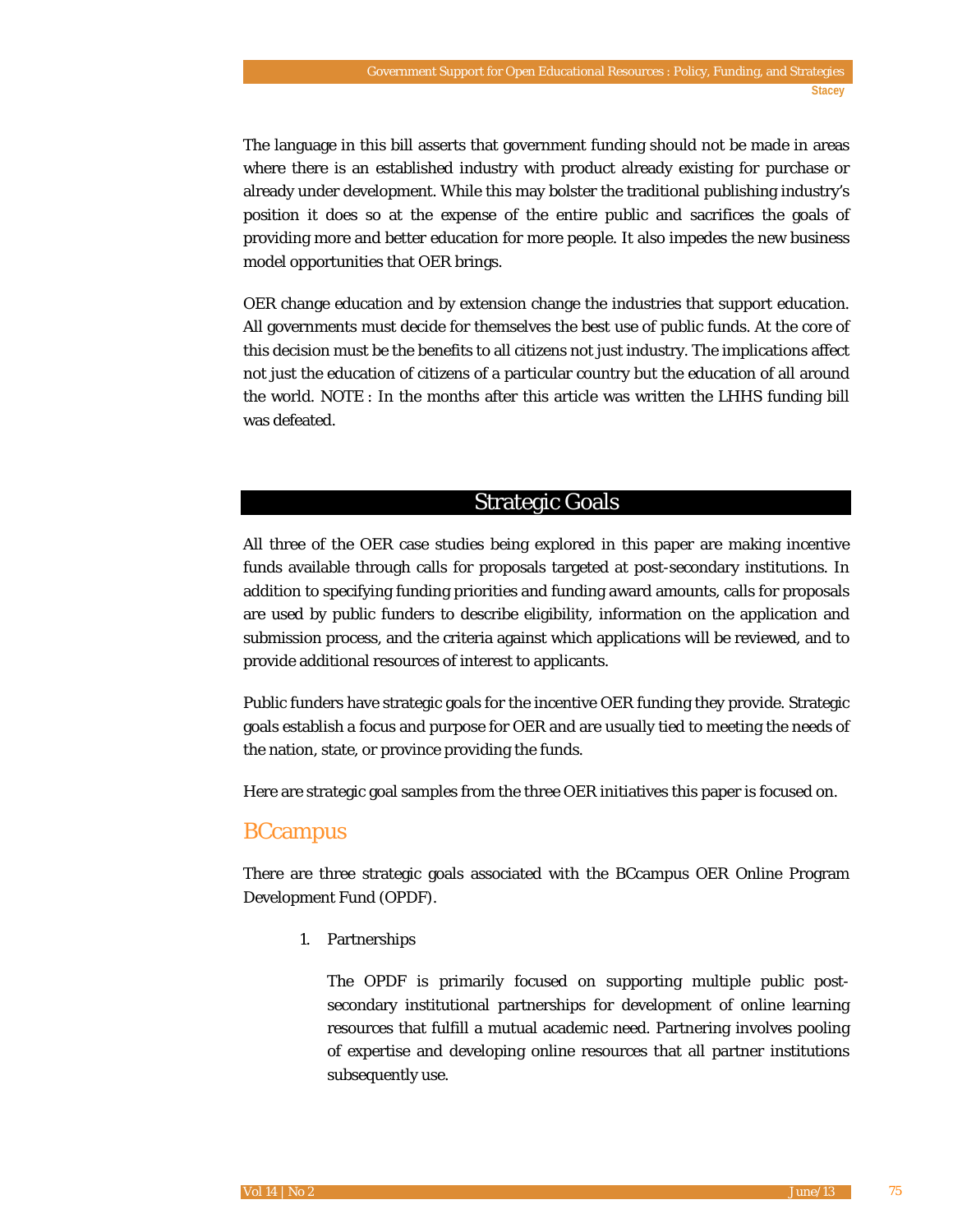#### 2. Credentials

A goal of the BCcampus OPDF is to increase credential opportunities available to students throughout the province. The focus is on developing resources that are for credit and contribute to a credential. Credentials are developed through the BCcampus OPDF in four ways.

- a) A single round of funding for development of all the courses required for a complete credential.
- b) A complete credential is built out gradually through multiple rounds of funding.
- c) The OPDF provides funding needed for development of the last few courses required to make the complete credential online.
- d) The OPDF creates a number of online courses used across multiple credentials or serving as building blocks for creating credentials.

A summary of credentials the OPDF has contributed to the development of so far can be found at [http://opdf.pbworks.com/OPDF-Outcomes-Analysis.](http://opdf.pbworks.com/OPDF-Outcomes-Analysis)

3. Sharing and Reuse

All resources developed through the OPDF are licensed for free reuse, revision, remix, and redistribution. All resources are openly licensed.

When OPDF resources are fully developed they are put in the BCcampus Shareable Online Learning Resources (SOL\*R) repository [\(http://solr.bccampus.ca\)](http://solr.bccampus.ca/) where they become available for review and download.

The OER movement to date is characterized by a lot of development of new OER resources but not a lot of reuse of OER developed by others. The OER field needs to move from not invented here to proudly borrowed from there. To help make this happen the 2010 round of BCcampus OER funding incentivized reuse by requiring applicants to show how new online learning resources developed through 2010 OPDF funding will be integrated with previously funded OPDF resources, or other OER from around the world. The OPDF is seeking to minimize duplication and maximize sharing and reuse. (BCcampus, 2011)

# JISC

The joint JISC/Higher Education Academy Open Educational Resources Pilot Program has been designed to support institutions, consortia, and individuals to release open educational resources for use and repurposing worldwide, by assisting the development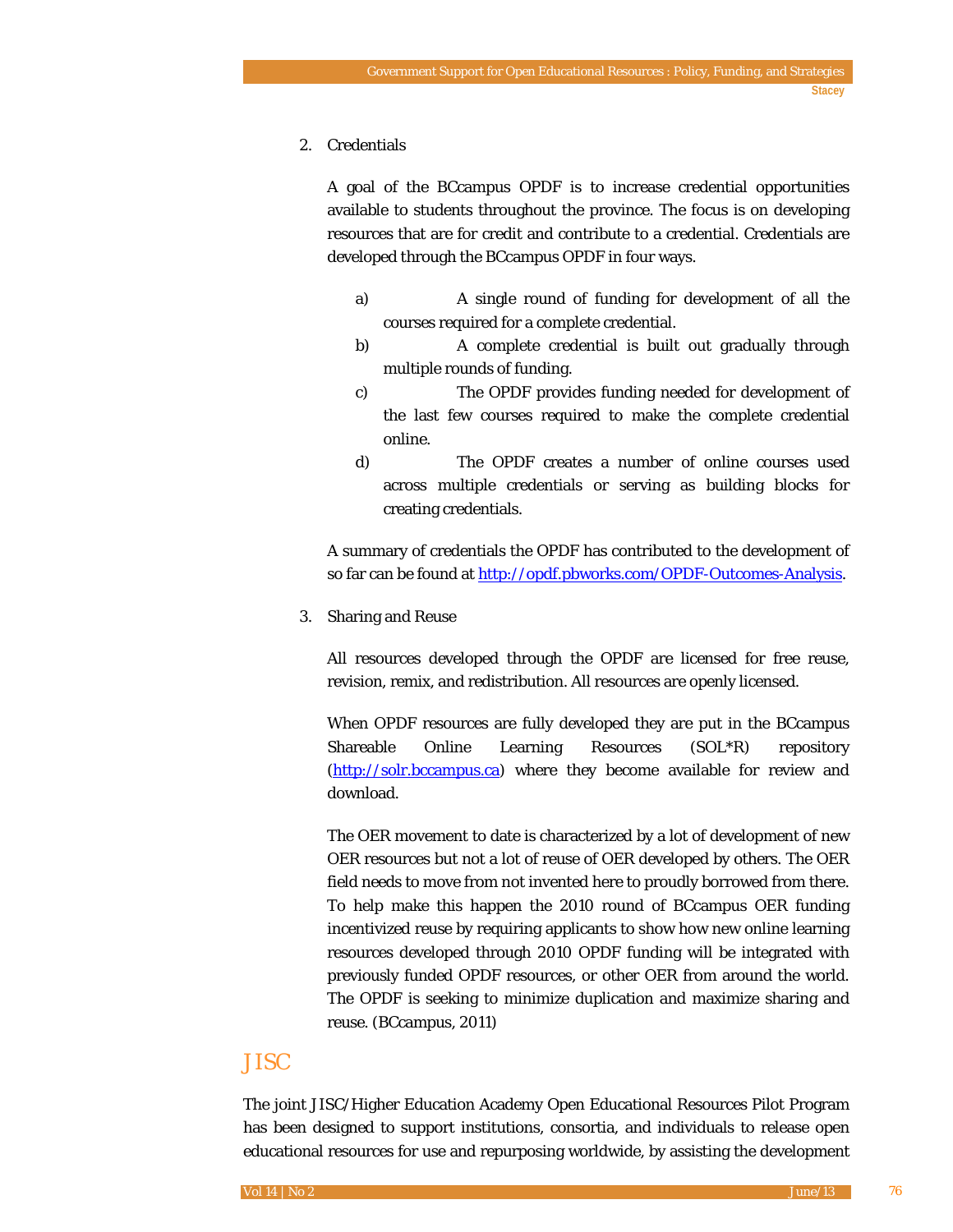of appropriate processes and policies to make this process an integral part of the learning material creation workflow.

Strategic goals for the pilot year were to understand the most effective ways of supporting this aim, as a precursor to a longer program to promote the embedding of these processes across institutions.

JISC's objectives in investing in this area are to promote the sharing and reuse of learning resources and to provide a reputational benefit to UK higher education through the promotion of high quality learning resources world wide.

JISC expects to see benefits to the institutions involved and the UK higher education sector as a whole in terms of overseas recruitment and academic reputation as a result of the work started by this program (JISC, 2008).

The pilot phase was followed by a second phase (2010-2011) which built on and expanded the work of the pilot phase through research and technical work examining the discovery and use of OER – specifically by academics.

In October 2011 JISC announced a third phase. The JISC OER phase three strategic goals are around identified priority areas that will have the greatest impact and reach. These are:

- a. develop post-graduate certificates to incorporate open access approaches,
- b. embed development of open practices into accredited continuing professional development for academics,
- c. embed OER through institutional change models,
- d. employ innovative approaches to extend OER beyond traditional HE practice. (JISC, 2011)

# US Department of Labor Trade Adjustment Assistance Community College and Career Training (TAACCCT) Grants Program

TAACCCT provides eligible institutions of higher education with funds to expand and improve their ability to deliver education and career training programs that can be completed in two years or less, and that result in skills, degrees, and credentials that prepare program participants for employment in high-wage, high-skill occupations, and are suited for workers who are eligible for training under the TAA for Workers program. TAACCCT funds are capacity building grants strategically targeted to assist workers adversely affected by trade agreements.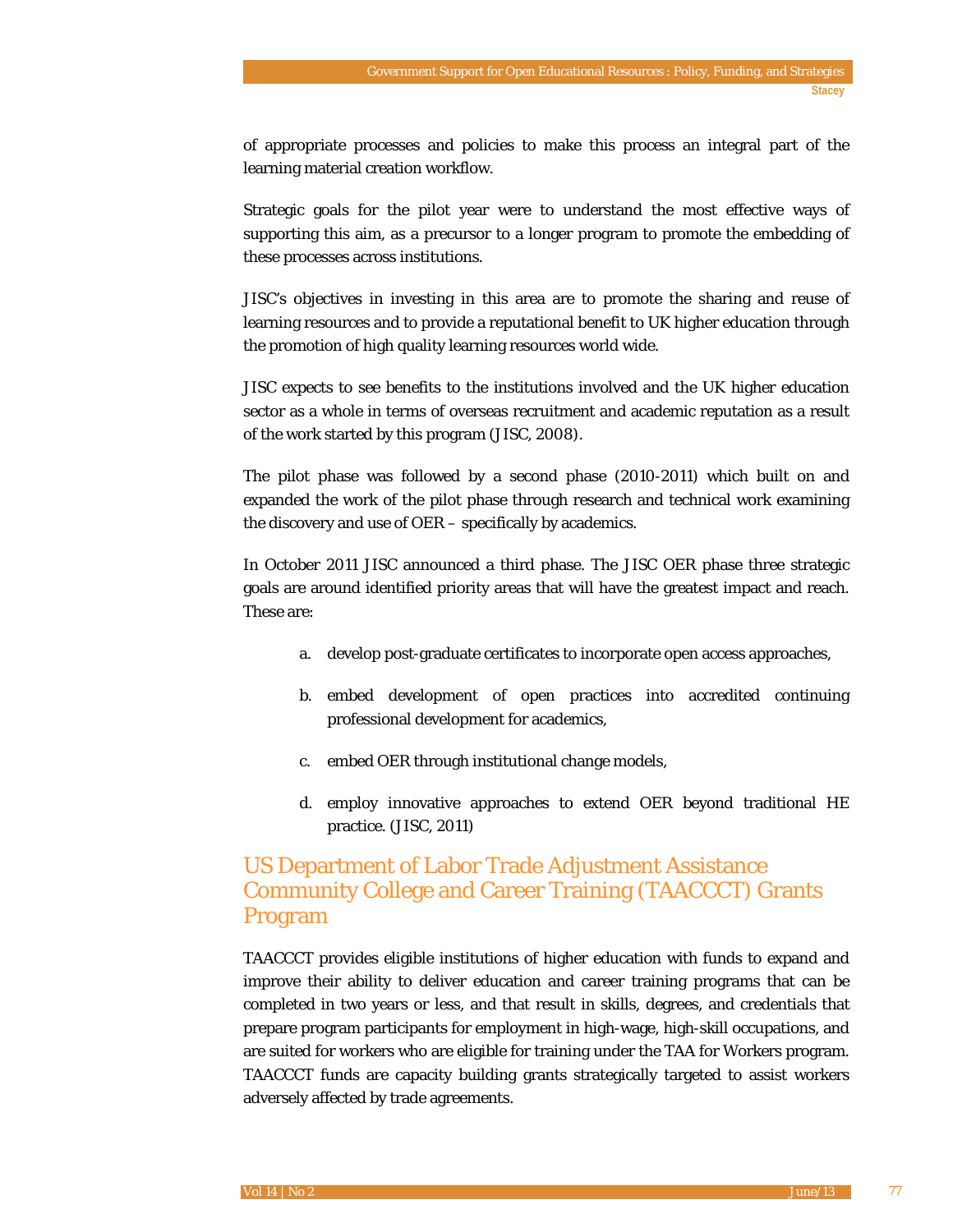There are four strategic priorities for the TAACCCT program: 1) accelerate progress for low skilled and other workers, 2) improve retention and achievement rates to reduce time to completion, 3) build programs that meet industry needs including development of career pathways, and 4) strengthen online and technology enabled learning.

Grant recipients are expected to use data and evidence in identifying areas of development and in assessing what course designs work or don't work. At least one employer must be involved in the program to ensure it is something industry wants. Retention, accelerated time to completion, credential attainment, and job placement are key outcomes sought.

All TAACCCT initiatives are expected to meet accessibility and interoperability standards and to produce OER licensed using Creative Commons (CC-BY) (US Department of Labor, 2011).

## Conclusion

Early OER developments supported by foundations have established a large pool of educational resources and a growing understanding of OER potential and benefits. Grassroots development of OER generated declarations of principle that articulate those benefits. In parallel to foundation-supported initiatives a small number of public governments initiated OER support via policy and incentive funding. Having established a strong OER foundation there is a growing awareness that government can generate significant public benefits by supporting OER through policy, guidelines, and incentive funding. UNESCO, the Commonwealth of Learning, and others are pushing for widespread government endorsement of OER.

As more governments adopt the UNESCO-COL OER guidelines, participation and engagement of the global education community in the OER starts to take place and OER practices become integrated into every day operations, the source and form of public support and funding will diversify. Funding allocated to OER will not just come as grants from government but will come from time investments of individuals, standard educational practices of faculty and students, and strategic goals set not just by government but by schools, colleges, and universities of all kinds. Coalitions and collaborations will form among education providers globally. These international OER partnerships will be the norm and require new models of funding based on collaboration as opposed to current models, which foster competition.

By describing policy, funding, and strategic goals associated with three public OER initiatives this paper helps others in governments, municipalities, and institutions understand their role and the steps they can take to implement and operationalize OER.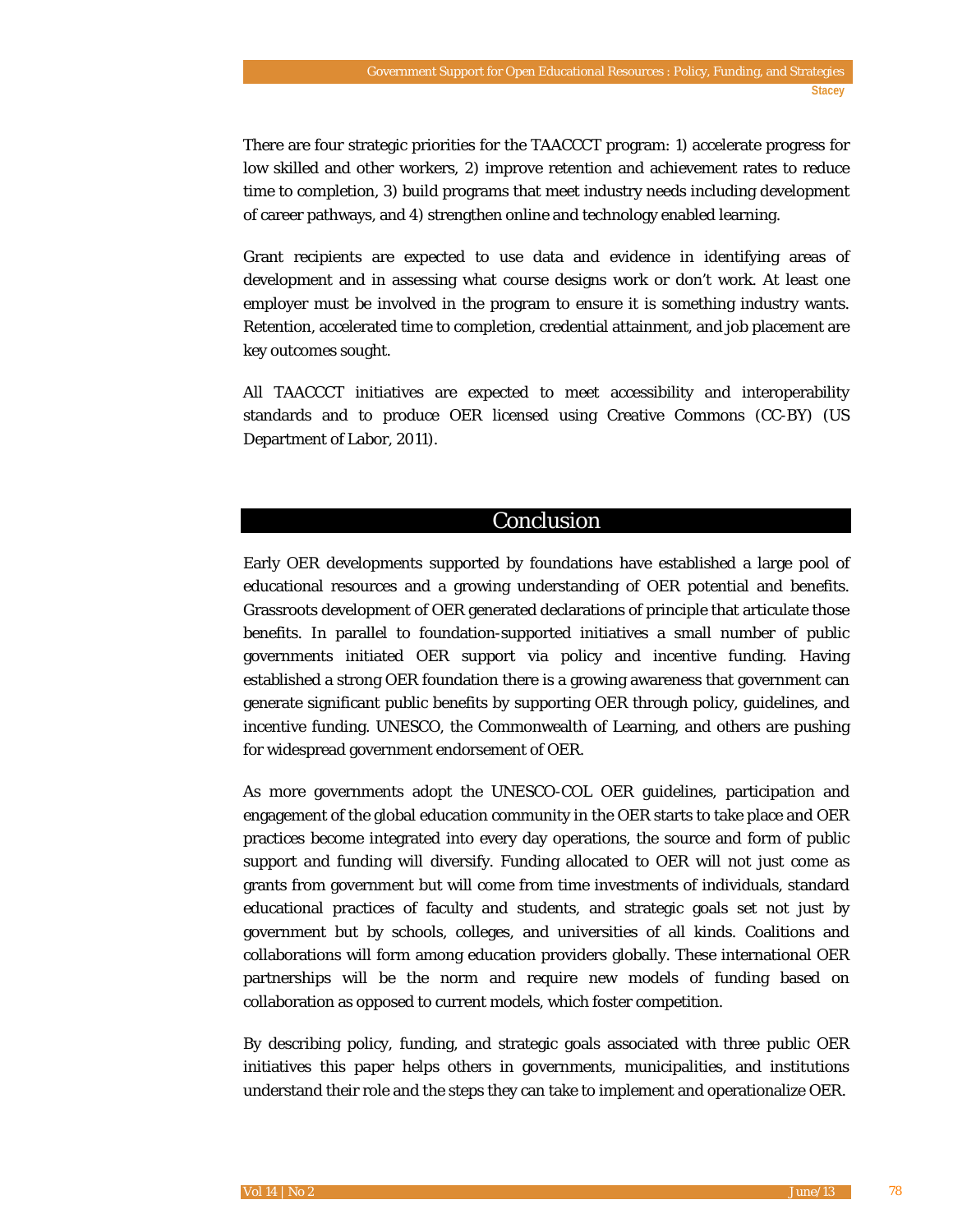#### References

- BCcampus (2011). BCcampus 2010 Online Program Development Fund Call For Proposals. Retrieved from <http://opdf.pbworks.com/w/page/30172279/2010%20OPDF>
- BCcampus OPDF (2011). Online Program Development Fund. Retrieved from [http://www.bccampus.ca/online-program-development-fund opdf-2/](http://www.bccampus.ca/online-program-development-fund%20opdf-2/)
- Carlyle, R. (2011). \$64 million for out-of-date and educationally generic textbooks? Here's a new approach*.* Retrieved from [http://reuvencarlyle36.com/2011/10/14/64-million-for-out-of-date-and](http://reuvencarlyle36.com/2011/10/14/64-million-for-out-of-date-and-educationally-generic-textbooks-heres-a-new-approach/)[educationally-generic-textbooks-heres-a-new-approach/](http://reuvencarlyle36.com/2011/10/14/64-million-for-out-of-date-and-educationally-generic-textbooks-heres-a-new-approach/)
- Casserly C., & Smith, M. (2008). Revolutionizing education through innovation: Can openness transform teaching and learning? In T. Iiyoshi & M. S. V. Kumar (Eds.), *Opening up education: The collective advancement of education through open technology, open content, and open knowledge* (pp. 261–275). Cambridge, MA: MIT Press.
- Daniel J., & Uvalić-Trumbić, S. (2011). UNESCO-COL guidelines for open educational resources (OER) in higher education. Retrieved from <http://oerworkshop.weebly.com/guidelines-for-oer-in-higher-education.html>
- JISC. (2008). Briefing paper on open educational resources. Retrieved from <http://www.jisc.ac.uk/media/documents/funding/2008/12/oerbriefingv4.doc>
- JISC. (2009). Pilot programme OER release. Retrieved from the Open Educational Resources InfoKit. [https://openeducationalresources.pbworks.com/w/page/24838092/Pilot%20P](https://openeducationalresources.pbworks.com/w/page/24838092/Pilot%20Programme%20-%20OER%20Release) [rogramme%20-%20OER%20Release](https://openeducationalresources.pbworks.com/w/page/24838092/Pilot%20Programme%20-%20OER%20Release)
- JISC. (2010). Open Educational Resources InfoKit Pilot Programme OER release outputs. Retrieved from [https://openeducationalresources.pbworks.com/w/page/26400506/Pilot%20P](https://openeducationalresources.pbworks.com/w/page/26400506/Pilot%20Programme%20-%20OER%20Release%20Outputs) [rogramme%20-%20OER%20Release%20Outputs](https://openeducationalresources.pbworks.com/w/page/26400506/Pilot%20Programme%20-%20OER%20Release%20Outputs)
- JISC. (2011). HEA/JISC Open Educational Resources (OER) Phase Three Programme: Embedding and sustaining change. Retrieved from [http://www.jisc.ac.uk/media/documents/funding/2011/08/OERProgrammePh](http://www.jisc.ac.uk/media/documents/funding/2011/08/OERProgrammePhase3FINAL.pdf) [ase3FINAL.pdf](http://www.jisc.ac.uk/media/documents/funding/2011/08/OERProgrammePhase3FINAL.pdf)
- New Zealand Government. (2010). New Zealand Government Open Access and Licensing framework (NZGOAL). Retrieved fro[m http://ict.govt.nz/guidance](http://ict.govt.nz/guidance-and-resources/information-and-data/nzgoal)[and-resources/information-and-data/nzgoal](http://ict.govt.nz/guidance-and-resources/information-and-data/nzgoal)